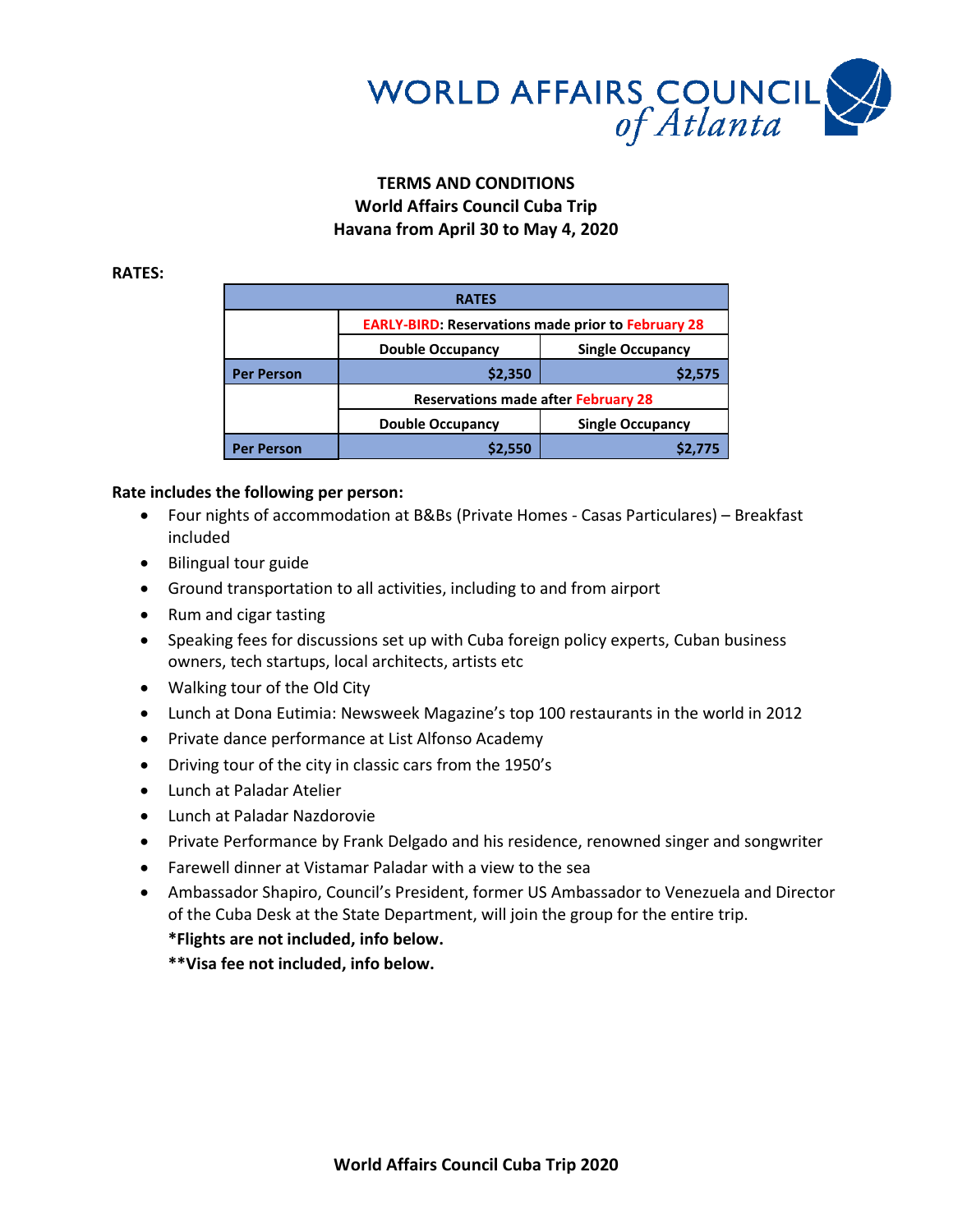**SUGGESTED FLIGHTS (not included) We encourage all travelers to purchase the tickets below: Departure: Thursday, April 30, 2020** ATLANTA 11:14AM >HAVANA 1:35PM DELTA Airlines: DL 5201 Nonstop **Return: Monday, May 4, 2020** HAVANA 2:35PM > ATLANTA 4:57PM DELTA Airlines: DL 5202 Nonstop

### **PAYMENT, INSURANCE & VISA:**

- **Deposit:** A deposit of \$1,000 per person to secure your spot. Please e-mail Fernanda Luchine a[t fluchine@gsu.edu](mailto:fluchine@gsu.edu) to receive an invoice for the deposit payment. **\*A signed copy of this document and a copy of your passport bio (front main page) must be sent in with the deposit.**
- **VISA:** When you purchase your ticket, the airline will offer the visa. Please **do not purchase it from the airline**. Instead, please **let us to handle the visa** for you at the **same cost as the airline (\$100)**. We found this to be the easiest way to ensure all travelers carry the correct paperwork to enter Cuba.
- **Full payment** will be due 60 days prior to departure: February 29, 2020. *Please include the visa fee (additional \$100) in the full payment.*
- **Trip insurance:** If you are interested in purchasing trip insurance from a certified, third party, we recommend Cruise and Vacation Authority which is based in Atlanta: [www.tcava.com](http://www.tcava.com/)

*This is just a suggestion if you wish to protect your investment in the event you need to cancel after the refund deadline. Please reach out to them directly.*

**Health insurance:** It is included in the airline ticket.

*\*Payment can be made with a check. Credit cards are not accepted. Please see invoice that we will send you for instructions on how to mail the check.*

## **CANCELLATION & REPLACEMENT POLICIES:**

- The sale is final.
- Cancellations made before 75 days prior to the trip are eligible for a full refund.
- Cancellations made **60 days prior** to trip departure are eligible for a 50 percent refund.
- Cancellations made **after 60 days** of trip departure are not eligible for a refund.
- In some instances, time permitting, a different traveler can take the place of a scheduled participant for a processing fee of \$350.

# *If U.S. policy is altered to make it so that the trip is not compliant with U.S. law regarding travel to Cuba, a full refund will be granted. This will ONLY be the case if there is no legal avenue for travel to Cuba that would allow for the trip to move forward.*

## **UNUSED SERVICES & REFUNDS:**

No refund or adjustment can be made for any portion of the services not used such as voluntary non-usage of hotel accommodations, scheduled meals or any planned activity described in your itinerary.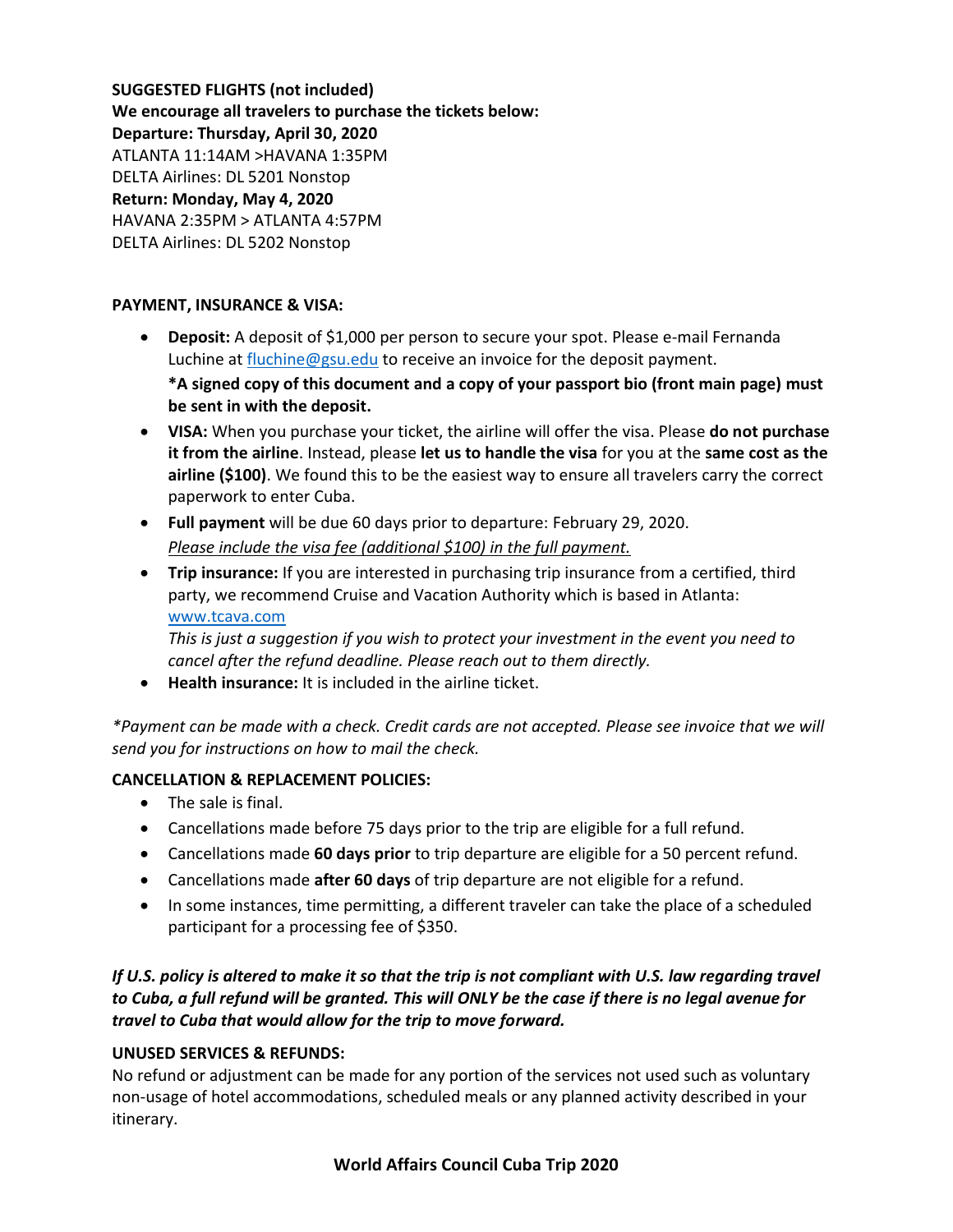### **PASSPORT:**

## *\*If you were born in Cuba, please let us know as soon as you reserve your spot.*

All travelers are required to carry a valid passport and a Cuban visa. Those without a valid passport and visa will not be allowed to enter. Travelers who were born in Cuba may require a special visa in order to enter the country. Passport should be valid for a minimum of 6 months after departure date**.** *Again: Please do not purchase the visa from the airline - we will handle it for you at same cost as the airline.*

### **IMPORTANT:**

Your trip is designed and implanted to comply with U.S. regulations on travel to Cuba as well as local laws in Cuba. The World Affairs Council is not responsible for violations as a result of travelers ignoring advice, altering programs on the ground or breaking Cuban law.

### **RESPONSIBILITY STATEMENT**

The World Affairs Council of Atlanta (Council) serves only to assist in making necessary travel arrangements for its participating members, and in no way represents, or acts as agent for, transportation carriers, hotels, and other suppliers of services connected with this tour. Therefore, is not liable for any injury, damage, loss, accident, delay or other irregularity which may be caused by the defect of any vehicle or the negligence or default of any company or person engaged in performing any of the services involved. Additionally, responsibility is not accepted for losses or expenses due to sickness, weather, strike, hostilities, wars, natural disasters or other such causes. All services and accommodations are subject to the laws of the country in which they are provided. The Council does not accept liability for any airline cancellation or delay incurred by the purchase of an airline ticket. Baggage and personal effects are the sole responsibility of the owners at all times. The Council reserves the right to make changes in the published itineraries whenever, in its sole judgment, conditions so warrant, or if they deem it necessary for the comfort, convenience or safety of the tour participants. The Council also reserves the right to decline to accept any person as a participant in the tours, or to require any participant to withdraw from the tour at any time, when such an action is determined by the appropriate Council representative to be in the best interests of the health, safety, and general welfare of the tour group, or of the individual participant.

The undersigned has read carefully the schedule of activities for this tour. The undersigned recognizes that there is a moderate level of physical activity involved in the tour and the tour may require participants to walk long distances and climb stairs. The undersigned accepts any risks thereof and the conditions set forth therein. The undersigned agrees to release and hold harmless the Council and any of their officers or representatives from any and all liability for delays, injuries or death, or for the loss of or damage to, his/her property however occurring during any portion of the program.

| Traveler's 1 Name:                                     |
|--------------------------------------------------------|
|                                                        |
|                                                        |
|                                                        |
| Date:<br><u> 1980 - Andrea Albert III, martin a bh</u> |